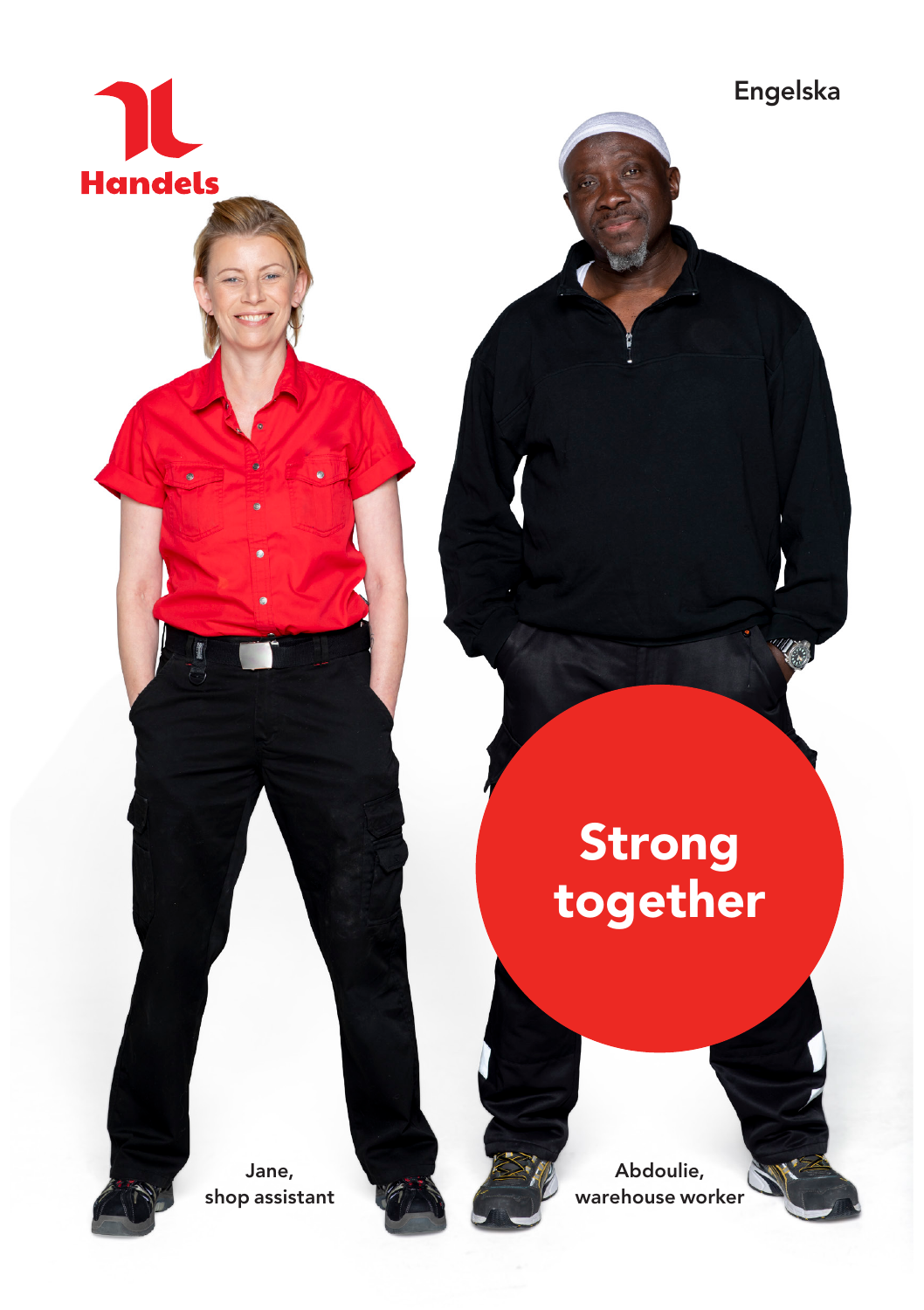# You make the difference

As a member, our focus is always on you. Together we help each other and ensure that membership is worth it, for you and your work colleagues. Your involvement makes a difference for you, your workplace, Handels as a union organization and society in general.

Handels, The Commercial Employees' Union, has many years' experience of your industry and understands the specific situation of you and your work colleagues. If you have any questions about your job or working life, you can always contact someone from Handels. We can help with everything from pay, occupational injuries and harassment, to the risk of being made redundant and disputes with the management.

#### No agreement – no security

A collective agreement is essentially a set of rules that unions and employers have agreed should apply throughout the industry. Without a collective agreement, it's the employers' rules that apply. Employers could make their own decisions about pay and simply not bother with insurance or compensation for unsociable hours.

### Fair terms

Since the agreement covers more than one person – a collective – it is known as a collective agreement. It is based on everyone joining together as members. This means Handels can place demands on the employer and negotiate on pay and working conditions in the industry.

#### Collective agreements mean agreement on:

- The minimum wage. However, there is nothing to stop the employer paying you more.
- Terms and conditions for employment and giving notice.
- What compensation you should be paid for overtime and working unsociable hours.
- How working hours are counted and structured.
- When you are entitled to paid leave.

#### A collective agreement also gives you:

- A higher pension.
- Insurance in the event of illness, death, unemployment or occupational injury.

#### We do things well – but we can always be better.

And we can improve, with your help and the help of everyone who is part of Handels. To ensure that you and your work colleagues – indeed the whole industry – get the best pay and working conditions possible, it is essential that there are many of us standing together behind the demands we put forward. Your membership makes a difference.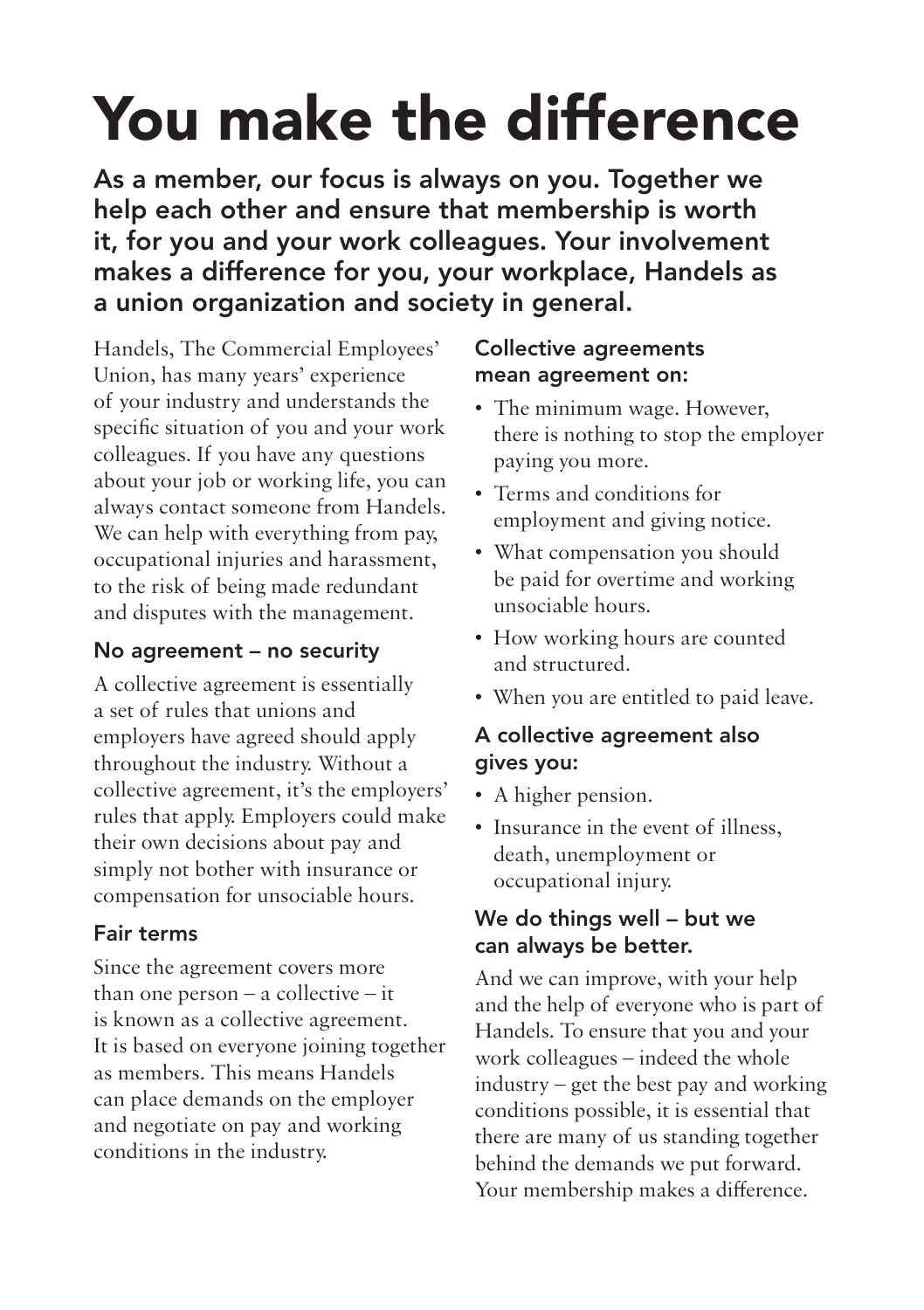

## 10 reasons to join Handels

- 01. Fair pay and decent conditions at work.
- 02. Help getting the right pay and compensation.
- 03. Compensation for working unsociable hours.
- 04. Someone who has an eye on the situation and can enter into discussions with the employer.
- 05. Legal assistance and advice on work-related issues through our legal protection service.
- 06. A better work environment.
- 07. Membership training in pay and rights.
- 08. Good members' insurance, such as home and accident insurance.
- 09. Financial compensation during strikes and lockouts.
- 10. Our income insurance protects your pay in addition to unemployment benefit if you become unemployed.

#### Our unemployment benefit scheme

Why not become a member of the Handels unemployment benefit scheme as well? It provides vital peace of mind should you become unemployed.

Read more about the benefits of membership at *[handels.se](http://handels.se)* or contact Handels Direkt (*0771-666 444*).